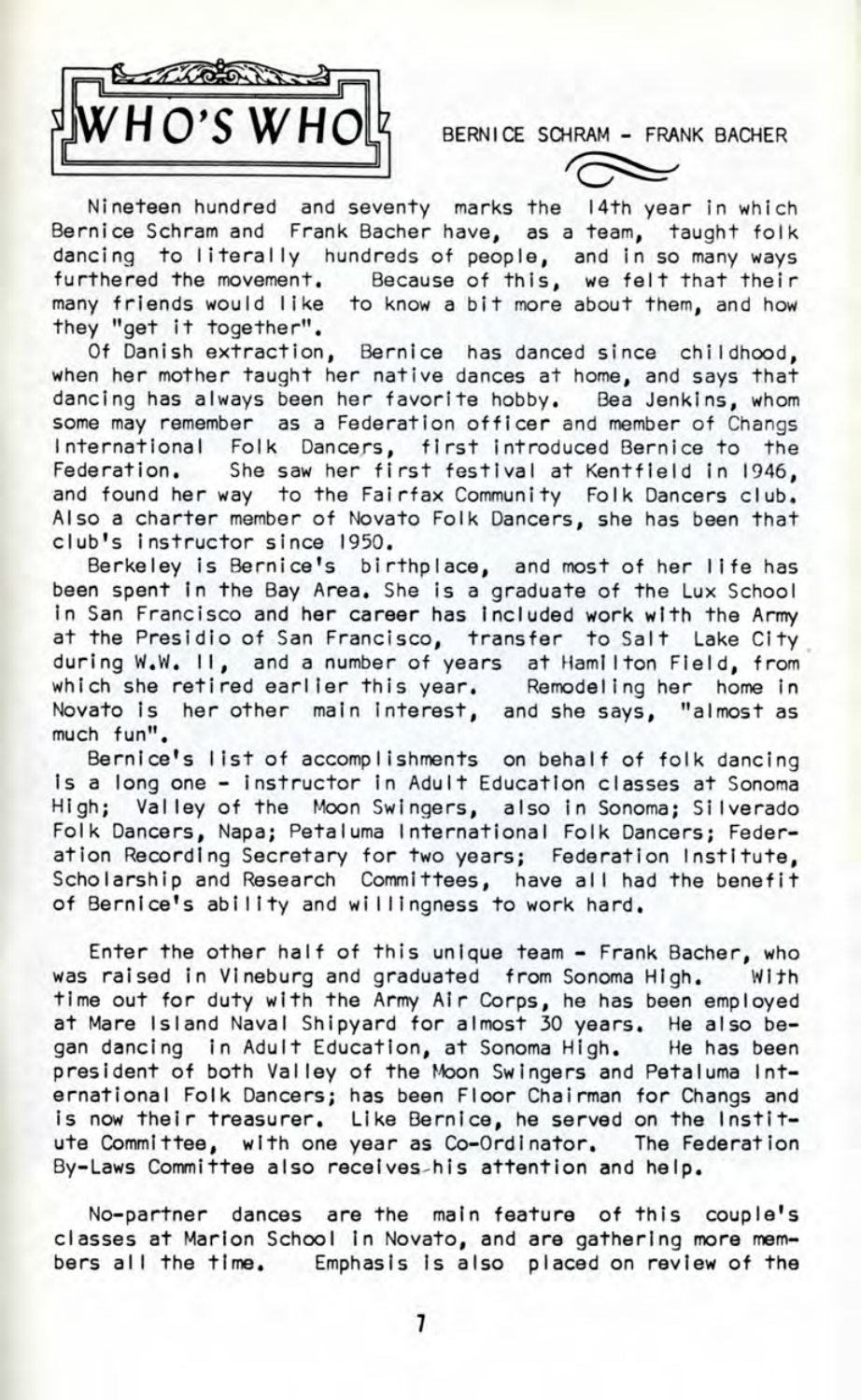

## Frank Bacher and Bernice Schram